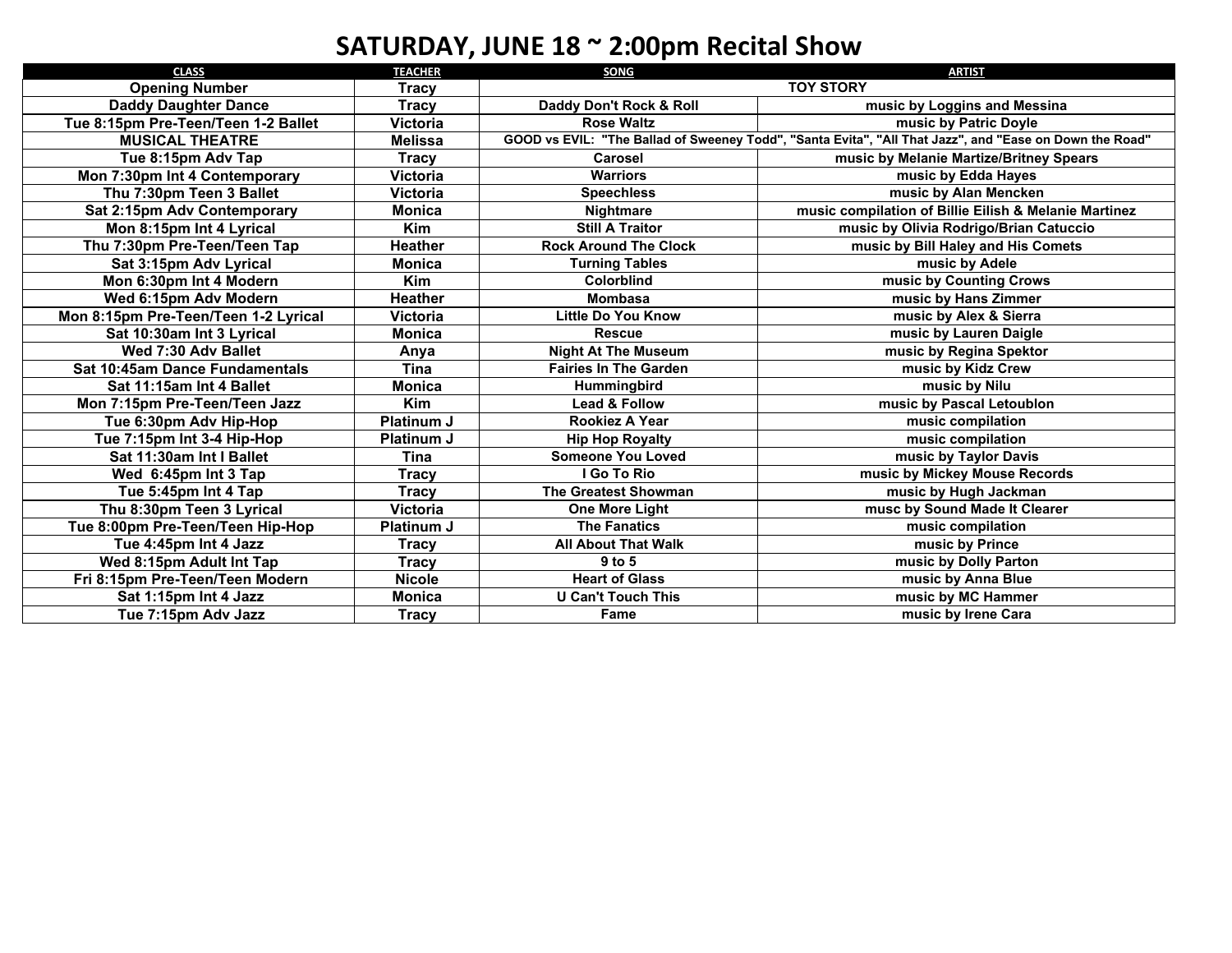## **SATURDAY, JUNE 18 ~ 6:00pm RECITAL SHOW**

| <b>CLASS</b>                  | <b>TEACHER</b>    | SONG                                                                                                    | <b>ARTIST</b>                                         |
|-------------------------------|-------------------|---------------------------------------------------------------------------------------------------------|-------------------------------------------------------|
| <b>Opening Number</b>         | <b>Tracy</b>      | <b>TOY STORY</b>                                                                                        |                                                       |
| <b>Daddy Daughter Dance</b>   | <b>Tracy</b>      | Daddy Don't Rock & Roll                                                                                 | music by Loggins and Messina                          |
| Fri 6:00pm Dance Fundamentals | Tina              | <b>Thumbelina</b>                                                                                       | music by Disney Records                               |
| <b>MUSICAL THEATRE</b>        | <b>Melissa</b>    | GOOD vs EVIL: "The Ballad of Sweeney Todd", "Santa Evita", "All That Jazz", and "Ease on Down the Road" |                                                       |
| Tue 8:15pm Adv Tap            | Tracy             | Carosel                                                                                                 | music by Melanie Martize/Britney Spears               |
| Sat 11:30am Int 3 Ballet      | <b>Devon</b>      | <b>Dust and Light</b>                                                                                   | music by Twelve Titans Music                          |
| Sat 11:30am Int I Ballet      | Tina              | <b>Someone You Loved</b>                                                                                | music by Taylor Davis                                 |
| Sat 2:15pm Adv Contemporary   | <b>Monica</b>     | Nightmare                                                                                               | music compilation of Billie Eilish & Melanie Martinez |
| Thu 6:15pm Int 2 Ballet       | <b>Devon</b>      | <b>Spring</b>                                                                                           | music by Max Richter                                  |
| Thu 6:30pm Int I Ballet       | <b>Heather</b>    | <b>Arwen's Vigil</b>                                                                                    | music by The Piano Guys                               |
| Tue 6:30pm Adv Hip-Hop        | Platinum J        | <b>Rookiez A Year</b>                                                                                   | music compilation                                     |
| Sat 10:30am Int 3 Lyrical     | <b>Monica</b>     | <b>Rescue</b>                                                                                           | music by Lauren Daigle                                |
| Thu 8:00pm Int 2 Lyrical      | Devon             | <b>What A Wonderful World</b>                                                                           | music by Reuben and the Dark & AG                     |
| Wed 6:15pm Adv Modern         | <b>Heather</b>    | <b>Mombasa</b>                                                                                          | music by Hans Zimmer                                  |
| Thu 5:30pm Int 1 Jazz         | <b>Devon</b>      | <b>Falling For Ya</b>                                                                                   | music by Jordan Fisher and Chrissie Fit               |
| Wed 7:35pm Int 3 Modern       | <b>Heather</b>    | <b>Pirates Of The Carribean</b>                                                                         | music by The Piano Guys                               |
| Sat 3:15pm Adv Lyrical        | <b>Monica</b>     | <b>Turning Tables</b>                                                                                   | music by Adele                                        |
| Tue 5:00pm Int 1-2 Hip-Hop    | Platinum J        | <b>Platinum Crew</b>                                                                                    | music compilation                                     |
| Sat 1:15pm Int 3 Jazz         | Devon             | It's Time To Dance                                                                                      | music from Prom The Musical                           |
| Wed 7:30 Adv Ballet           | Anya              | <b>Night At The Museum</b>                                                                              | music by Regina Spektor                               |
| Wed 5:15pm Int 2 Tap          | <b>Tracy</b>      | <b>Vacation Beat</b>                                                                                    | music by The Go Go's                                  |
| Tue 7:15pm Int 3-4 Hip-Hop    | <b>Platinum J</b> | <b>Hip Hop Royalty</b>                                                                                  | music compilation                                     |
| Wed 7:30pm Adult Jazz 2       | <b>Tracy</b>      | <b>Hit Me With Your Best Shot</b>                                                                       | music by Pat Benatar                                  |
| Tue 5:45pm Int 4 Tap          | <b>Tracy</b>      | <b>The Greatest Showman</b>                                                                             | music by Hugh Jackman                                 |
| Tue 6:00pm Int 1/2 Modern     | Victoria          | Sand                                                                                                    | music by Nathan Lanier                                |
| Tue 6:30pm Junior 1-2 Tap     | <b>Tracy</b>      | <b>Extra Extra</b>                                                                                      | music from Newsies Ensemble                           |
| Thu 4:45pm Int 3 Contemporary | Devon             | Ramalama                                                                                                | music by Rosin Murphy                                 |
| Fri 7:30pm Int 2 Jazz         | <b>Victoria</b>   | Don't Be So Hard On Yourself                                                                            | music by Jess Glynne                                  |
| Fri 8:30pm Int 1 Lyrical      | <b>Devon</b>      | Safe and Sound                                                                                          | music by Jackie Evancho                               |
| Wed 8:15pm Adult Int Tap      | <b>Tracy</b>      | 9 to 5                                                                                                  | music by Dolly Parton                                 |
| Wed 6:45pm Int 3 Tap          | <b>Tracy</b>      | I Go To Rio                                                                                             | music by Mickey Mouse Records                         |
| Tue 7:15pm Adv Jazz           | <b>Tracy</b>      | Fame                                                                                                    | music by Irene Cara                                   |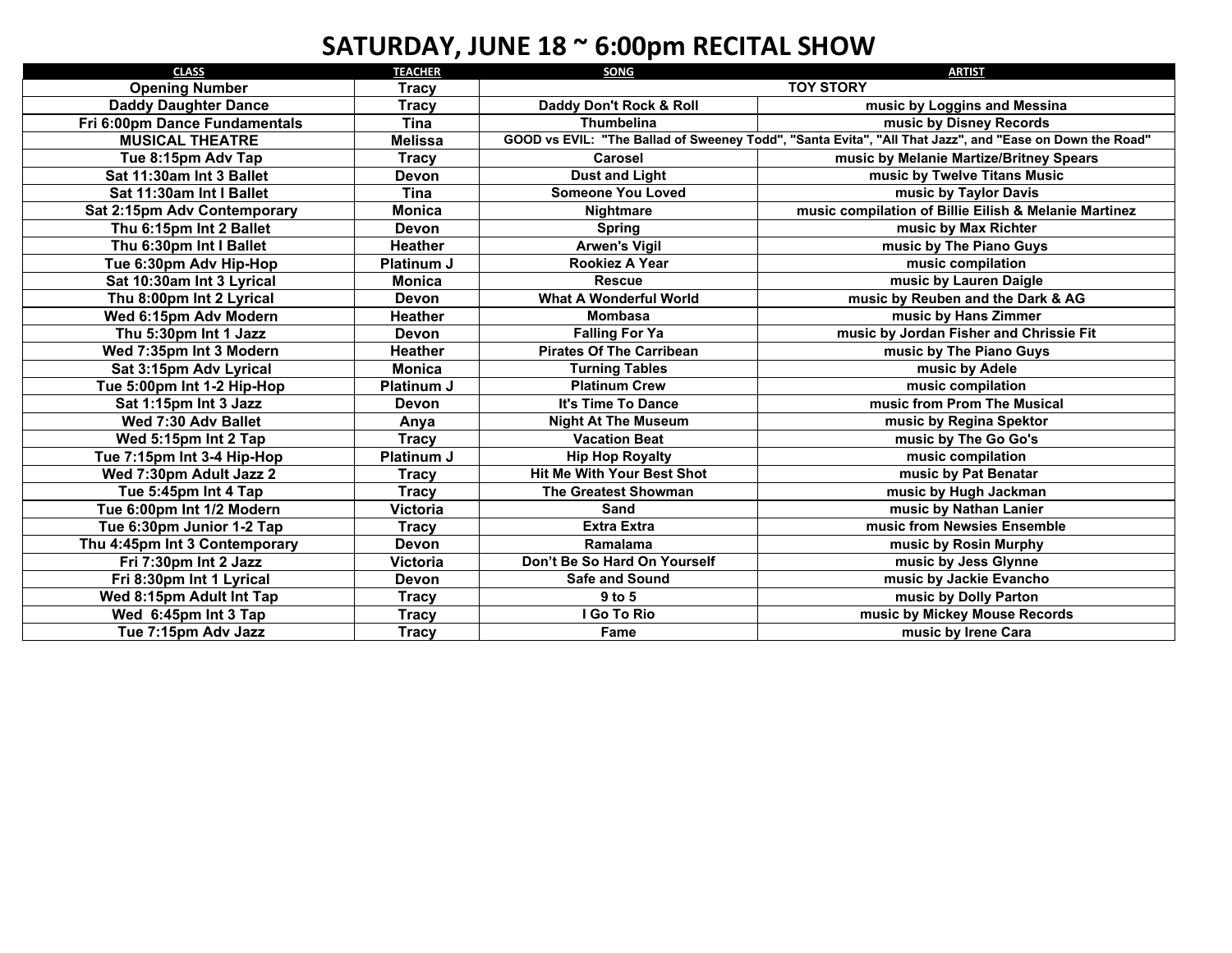## **SUNDAY, JUNE 19 ~ 1:00pm RECITAL SHOW**

| <b>CLASS</b>                    | <b>TEACHER</b>    | <b>SONG</b>                                                                                             | <b>ARTIST</b>                                         |
|---------------------------------|-------------------|---------------------------------------------------------------------------------------------------------|-------------------------------------------------------|
| <b>Opening Number</b>           | <b>Tracy</b>      | <b>TOY STORY</b>                                                                                        |                                                       |
| <b>Daddy Daughter Dance</b>     | <b>Tracy</b>      | Daddy Don't Rock & Roll                                                                                 | music by Loggins and Messina                          |
| Tue 8:15pm Adv Tap              | <b>Tracy</b>      | Carosel                                                                                                 | music by Melanie Martize/Britney Spears               |
| <b>MUSICAL THEATRE</b>          | <b>Melissa</b>    | GOOD vs EVIL: "The Ballad of Sweeney Todd", "Santa Evita", "All That Jazz", and "Ease on Down the Road" |                                                       |
| Fri 4:45pm Junior 2 Ballet      | <b>Devon</b>      | <b>Bloom</b>                                                                                            | music by Vitamin String Quartet                       |
| Sat 11:15am Int 4 Ballet        | <b>Monica</b>     | Hummingbird                                                                                             | music by Nilu                                         |
| Sat 9:30am Combo - Ballet       | <b>Monica</b>     | <b>Somewhere Over The Rainbow</b>                                                                       | music by Judy Garland                                 |
| Fri 6:30pm Junior 3 Ballet      | <b>Tina</b>       | <b>Steps To Schubert</b>                                                                                | music by Schubert                                     |
| Mon 7:30pm Int 4 Contemporary   | Victoria          | <b>Warriors</b>                                                                                         | music by Edda Hayes                                   |
| Sat 3:15pm Adv Lyrical          | <b>Monica</b>     | <b>Turning Tables</b>                                                                                   | music by Adele                                        |
| Sat 2:00pm Junior 1 Ballet      | <b>Kerianne</b>   | Velveteen                                                                                               | music by Christa Wells                                |
| Mon 8:15pm Int 4 Lyrical        | <b>Kim</b>        | <b>Still A Traitor</b>                                                                                  | music by Olivia Rodrigo/Brian Catuccio                |
| Sat 2:15pm Adv Contemporary     | <b>Monica</b>     | <b>Nightmare</b>                                                                                        | music compilation of Billie Eilish & Melanie Martinez |
| Wed 6:00pm Junior 3-Int I Tap   | <b>Tracy</b>      | <b>Hooked On America</b>                                                                                | music by Louis Clark                                  |
| Sat 1:15pm Int 4 Jazz           | <b>Monica</b>     | <b>U Can't Touch This</b>                                                                               | music by MC Hammer                                    |
| Thu 6:45 Youth/Junior 1 Hip-Hop | <b>Victoria</b>   | <b>Rhythm Crew</b>                                                                                      | music compilation                                     |
| Fri 5:45pm Junior 1-2 Jazz      | <b>Devon</b>      | Shake It Up                                                                                             | music by Selena Gomez                                 |
| Tue 4:45pm Int 4 Jazz           | <b>Tracy</b>      | <b>All About That Walk</b>                                                                              | music by Prince                                       |
| Fri 7:30pm Junior 3 Jazz        | <b>Nicole</b>     | <b>Edge of Glory</b>                                                                                    | music by Lady Gaga                                    |
| Tue 6:30pm Junior 1-2 Tap       | <b>Tracy</b>      | <b>Extra Extra</b>                                                                                      | music from Newsies Ensemble                           |
| Wed 7:30 Adv Ballet             | Anya              | <b>Night At The Museum</b>                                                                              | music by Regina Spektor                               |
| Mon 6:30pm Int 4 Modern         | Kim               | <b>Colorblind</b>                                                                                       | music by Counting Crows                               |
| Tue 6:45pm Junior 2-3 Hip-Hop   | <b>Victoria</b>   | <b>Fly Girls</b>                                                                                        | music compilation                                     |
| Wed 6:15pm Adv Modern           | <b>Heather</b>    | <b>Mombasa</b>                                                                                          | music by Hans Zimmer                                  |
| Tue 5:45pm Int 4 Tap            | <b>Tracy</b>      | The Greatest Showman                                                                                    | music by Hugh Jackman                                 |
| Sat 3:00pm Junior 1-2 Modern    | <b>Devon</b>      | <b>Sunrise</b>                                                                                          | music by Joshua Spacht                                |
| Sat 9:30am Combo - Tap          | <b>Monica</b>     | We're All Made Of Stars                                                                                 | music from Finding Neverland soundtrack               |
| Tue 6:30pm Adv Hip-Hop          | Platinum J        | <b>Rookiez A Year</b>                                                                                   | music compilation                                     |
| Tue 5:45pm Youth 1-3 Hip Hop    | <b>Platinum J</b> | <b>Misfits</b>                                                                                          | music compilation                                     |
| Wed 8:15pm Adult Int Tap        | <b>Tracy</b>      | 9 to 5                                                                                                  | music by Dolly Parton                                 |
| Thu 5:00pm Boyzbeat ages 5-8    | <b>Nicole</b>     | The Boys Are Back                                                                                       | music from High School Musical 3                      |
| Tue 7:30pm Junior 2-3 Modern    | <b>Victoria</b>   | <b>Sunshine</b>                                                                                         | music by Pink                                         |
| Tue 7:15pm Adv Jazz             | <b>Tracy</b>      | Fame                                                                                                    | music by Irene Cara                                   |